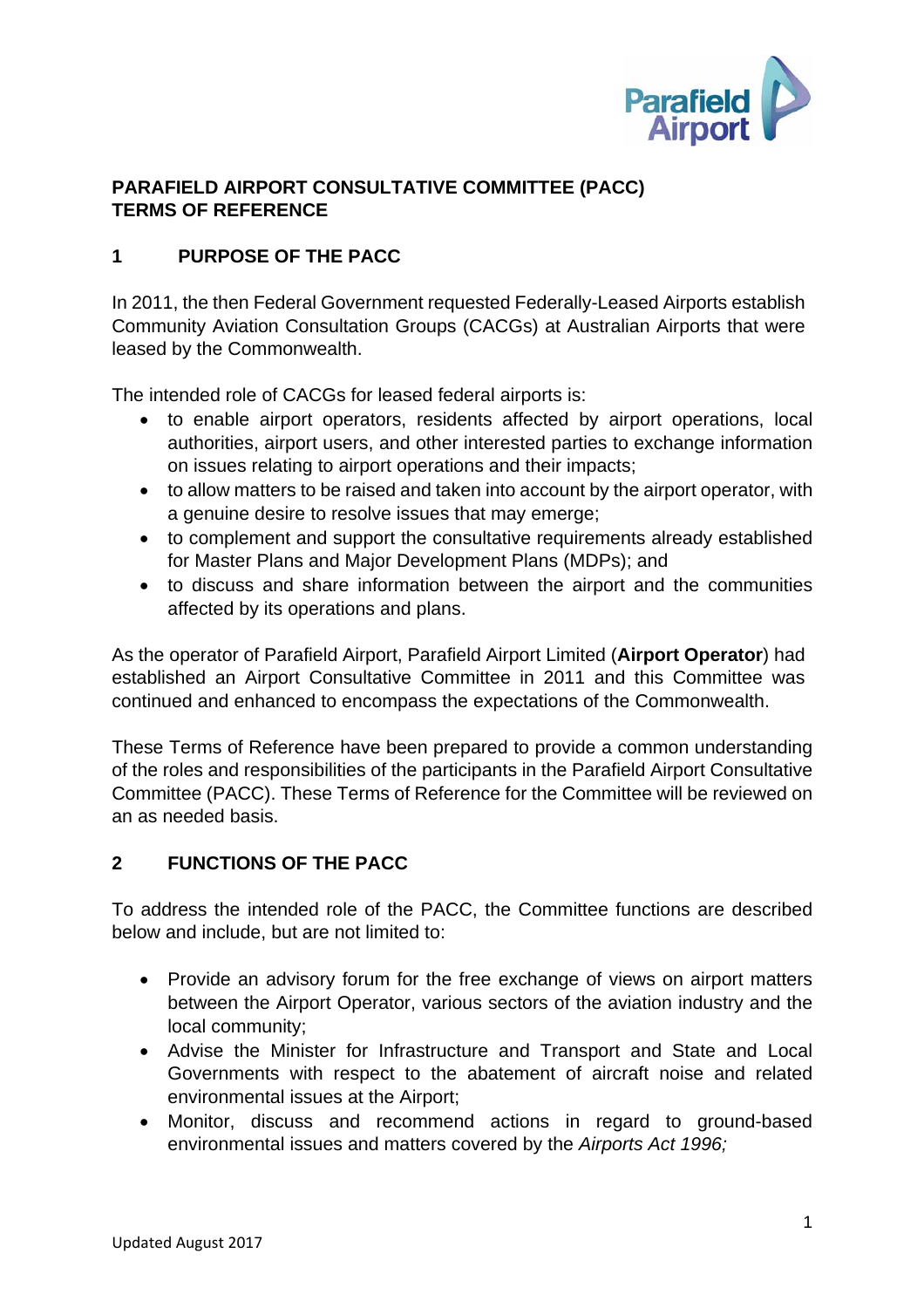

- Monitor air space management around the Airport, including adherence to noise abatement procedures;
- Monitor the operation of the noise abatement procedures currently in place;
- Review the results of flight path, aircraft noise and the adequacy of monitoring arrangements and make recommendations to the decision makers in Airservices Australia and the Civil Aviation Safety Authority (CASA);
- Examine patterns of complaints about aircraft noise and if required, recommend to the Minister, action with respect to those complaints;
- Consider reports on the noise and health impacts arising from the Airport's operations;
- Provide airport management with information of developments from other sectors may impact on the future operations of the airport;
- The Airport Operator's Management to provide and discuss with Committee Members details of proposed airport developments and changes to operations that could affect their respective sector of responsibility; and
- Take action to address any airport-related issues of concern to its members.

### **3 MEMBERSHIP**

The committee shall comprise representatives from local elected Members of Federal, State and local governments, Airport Operator, Department of Infrastructure and Regional Development (DIRD), relevant State Government Departments (Planning, Transport and Infrastructure, Environment Protection Agency (EPA)), Noise Ombudsman's Office, representatives of local resident interest groups and associations, neighbouring Local Governments and Land Management Trusts, Airservices Australia, Airline Operators, General Aviation Representatives, relevant industry bodies, Concessionaires, State Tourism and Local Interests Groups as endorsed by Local Government.

The Chair is granted the right to invite specific representatives of organisations on an as needed basis to act as observers or to address current and developing issues for the Committee.

# **4 COMMITTEE STRUCTURE**

The PACC acts as an advisory committee to the Airport Operator. A technical Advisory Sub- Committee (Parafield Airport Technical Working Group - PATWG) comprising Airport Operator, Flight Training Schools, Airservices Australia and DIRD meets before each PACC meeting to address any technical issues referred to the PATWG by the PACC and also to monitor adherence to technical procedures, particularly in relation to noise abatement procedures.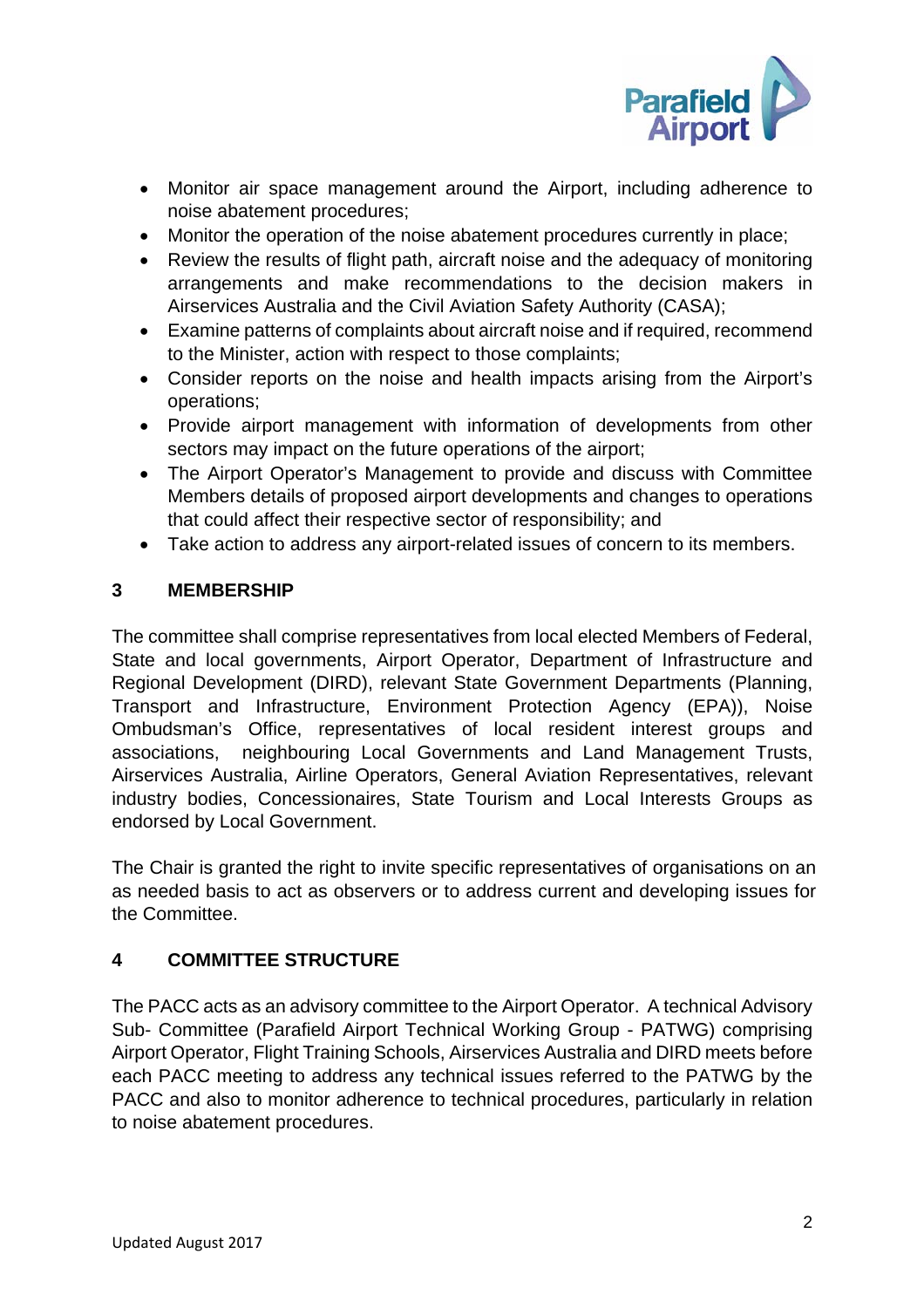

The PACC also receives a report at each meeting from the Chair of the Airport Planning Coordination Forum concerning land use planning issues around the airport.

#### **5 CHAIRMAN & SECRETARIAT**

The Chair of the Committee will be an independent professional person commissioned and remunerated by the Airport Operator).

The Airport Operator will provide the secretariat.

#### **6 MEETINGS**

The committee meets on a quarterly basis, currently scheduled for a Thursday in February, May, August and November. The meetings are held at venues on Airport grounds or in close proximity.

The Chair may also call an extraordinary meeting of the Committee if consideration of a particular issue warrants such a meeting outside of the established meeting schedule.

An agenda and background papers and reports will be distributed to members of the Committee prior to each meeting.

All members of the PACC can request additional agenda items for consideration at meetings or provide information to members of related and relevant issues.

Minutes of previous meetings are posted on the Adelaide and Parafield respective websites once they are formally accepted by the Committee at the next meeting.

#### **7 RESPONSIBILITIES**

Responsibilities of the Chair:

- Preside over meetings;
- Set meeting dates:
- Approve agendas; and
- Respond to stakeholders on behalf of the Committee if directed.

Responsibilities of the Secretary:

- Ensure papers are distributed one week in advance of the meeting; and
- Take and distribute minutes of meetings.

Responsibilities of Members

Maintain the confidentiality of information provided to the Committee on that